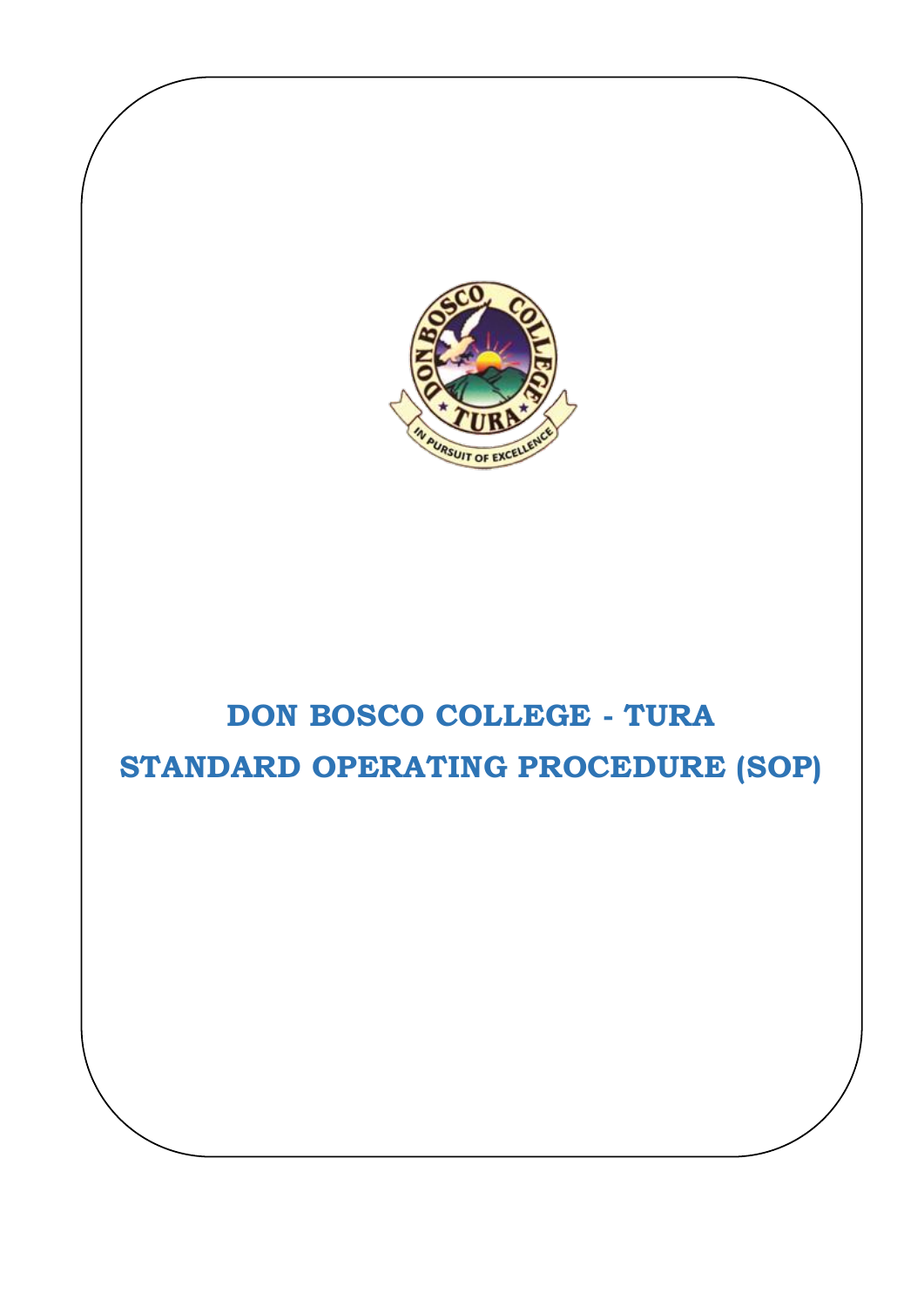### **Standard Operating Procedure for Gymnasium**

## Fr. Anthony Buccieri Memorial Gymnasium

The college gymnasium is named after Late Rev Fr. Anthony Buccieri SDB, a Salesian missionary who worked for many years in the Garo Hills of Meghalaya. He dedicated his lives to serving the poor and the young people of the region. Born on 12<sup>th</sup> June 1913 in Sicily, Italy, Father Buccieri came to India in 1934. After completing his philosophical and theological studies he came to Tura in 1939. His stay in Garo Hills was interrupted due to the Second World War as he was sent to concentration camps at Mawlai, Deoli and Dehra Dun where he functioned as professor of scripture for students of theology.

When he was released in 1946 he was sent to work in South India. After a year he returned to Tura. The places where he worked include, teaching theology in Mawlai, Rector of Liluah, Parish priest in Tura, Dalu, Upper Shillong and Mawkhar in Shillong and confessor in Bosco Mount, Rongkhon. He passed away on 3rd November 1998 in Nazareth Hospital and was buried at Bosco Mount, Tura on 5<sup>th</sup> November 1998.

On 26th January, 2018, during the celebration of 69th Republic Day, the Public Administration of West Garo Hills posthumously awarded Father Anthony Buccieri SDB, a missionary who worked in Garo Hills for more than 25 years, with the ''Special Award''.

#### **MISSION:**

Fr. Anthony Buccieri Memorial Gymnasium strives to provide high quality gymnastics in a positive, safe and enjoyable environment as part of an overall mission to support young students in their physical, mental and social development.

#### **VISION:**

To achieve health excellence, ensuring everybody has the opportunity to be healthy.

#### **AIMS AND OBJECTIVES OF FR ANTHONY BUCCIERI MEMORIAL GYMNASIUM**

- 1. To create multifaceted educational program in the college.
- 2. To train students interested in developing, improving and maintenance of health and fitness.
- 3. To empower students to create healthy training habits.
- 4. To engage students who are excluded from most training facilities.
- 5. To empower students to improve their own physical and mental well-being.
- 6. To make best use of our equipment and resources through well-attended sessions.
- 7. To make it simple, affordable and convenient for everyone to achieve their personal health goals.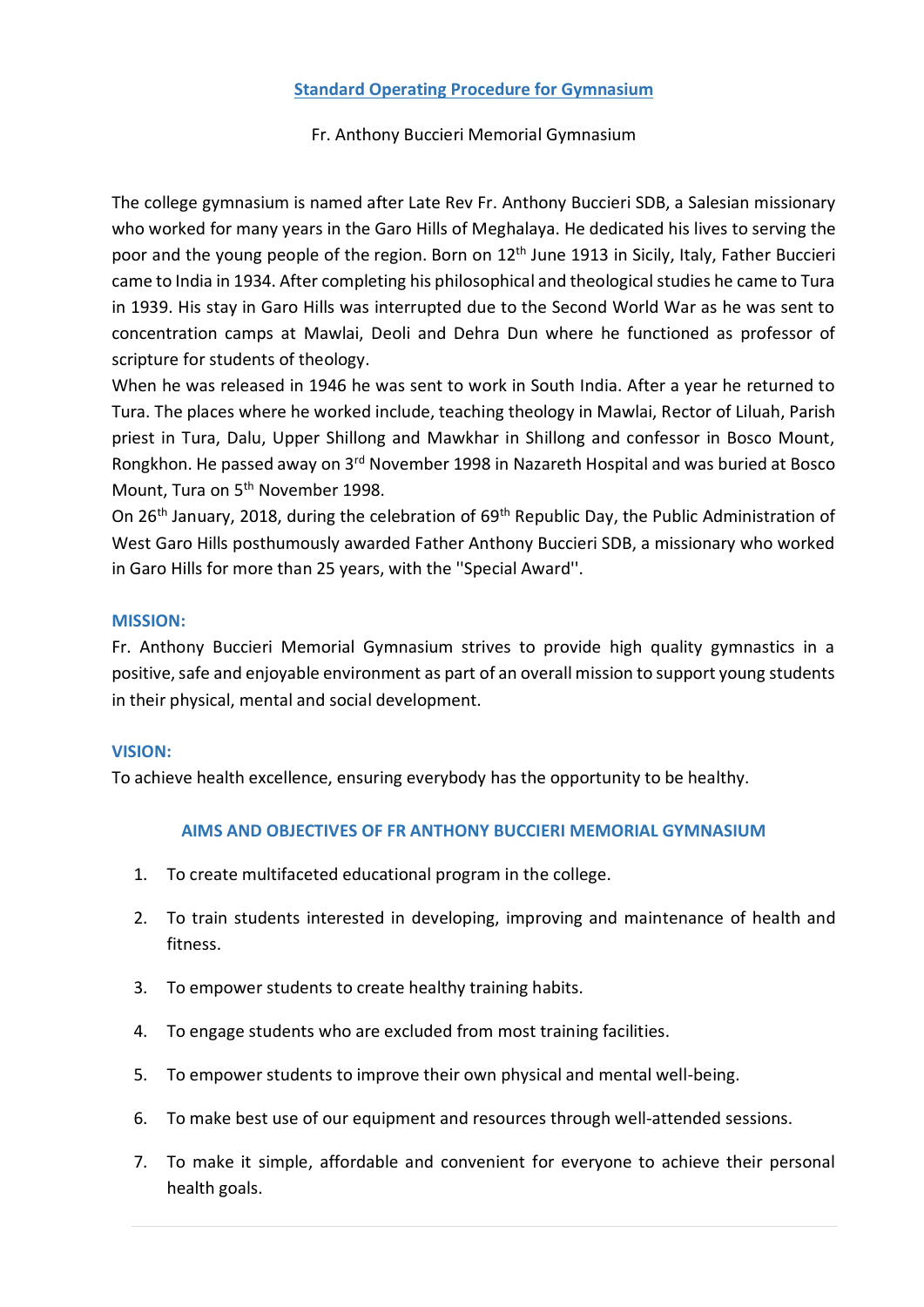The Gymnasium consists of a Six Station multi gym, treadmills, exercises bikes, indoor cycles, punch bags, multipurpose fitness benches and various dumbbells of different weight.

### **SIX STATIONS MEET SIX PERSON WORKOUT:**

Station 1: tricep extension, leg extension, high pull AB crunch, tricep push-down, lat pull down, biceps curl, pectoral fly, seated press bar row, preacher curl, leg kick back, seated shoulder press, upright row, standing leg curl

- 1. Station 2: leg press
- 2. Station 3: push-up
- 3. Station 4: knee raise, dip arm
- 4. Station 5: chin up
- 5. Station 6: sit up, dumbbell exercise.

A multi-station is a single piece of strength equipment that enables a user to perform multiple exercises on the same machine. There are two different kinds of multi-stations, single user and multi-user. A single user multi-station is one which permits only one user to workout at a time on the machine. These machines are technically multi-stations as each machine performs at least two different, usually related, exercises, but they are sometimes classed with single station machines because they do not allow several users to work out at the same time. Examples of single user multi-stations include pec deck/ rear deltoid, shoulder press / chest press, and ab crunch / back extension. While single-user multi-stations are great in many situations, when most people think of a multi-station they think of a multi-user, multi-station exercise machine. These machines, due to their multiple weight stacks, allow several users to workout on different stations on the same machine at the same time. Typically, these machines come with either four, five, six, or eight stacks.

# **BENEFITS**

# **1. PHYSICAL BENEFITS**

- 1. Prevent against diseases: Regular workout decreases the risk of diabetes, metabolic diseases and even cancer, especially colon and breast cancer. What's more, everyday exercise enhances your heart efficiency by helping it pump more smoothly with less pressure.
- 2. Your blood pressure can also be controlled if you regularly do exercise because your blood can run more effectively through your arteries. Going to the gym five days a week, 30 minutes a day can decrease the risk of heart diseases.
- 3. Support your muscles and joints: Activities in the gym motivate you to work out regularly, equally do aerobics and strength training exercises, thus supporting your joints, muscles, making you stronger and more flexible.